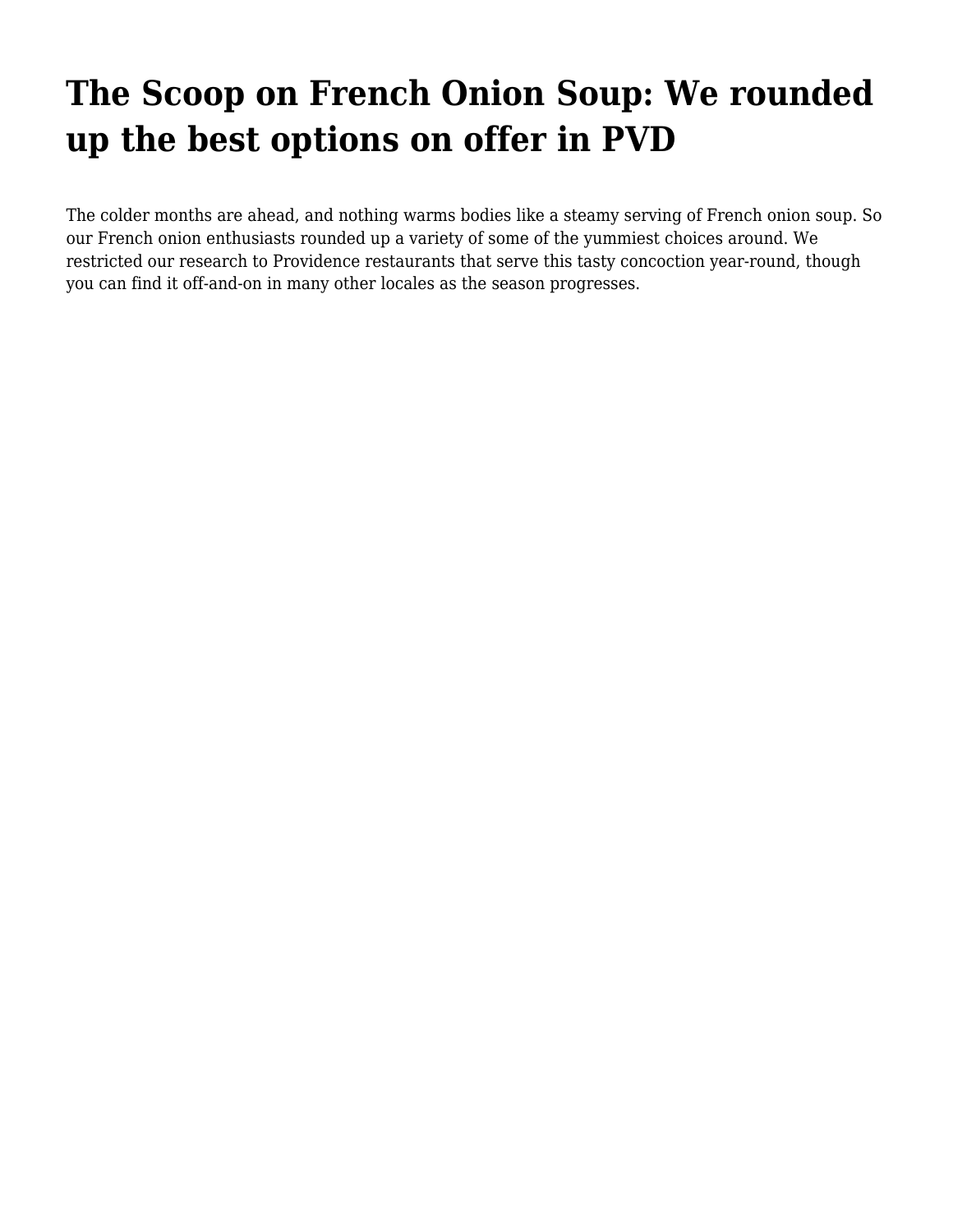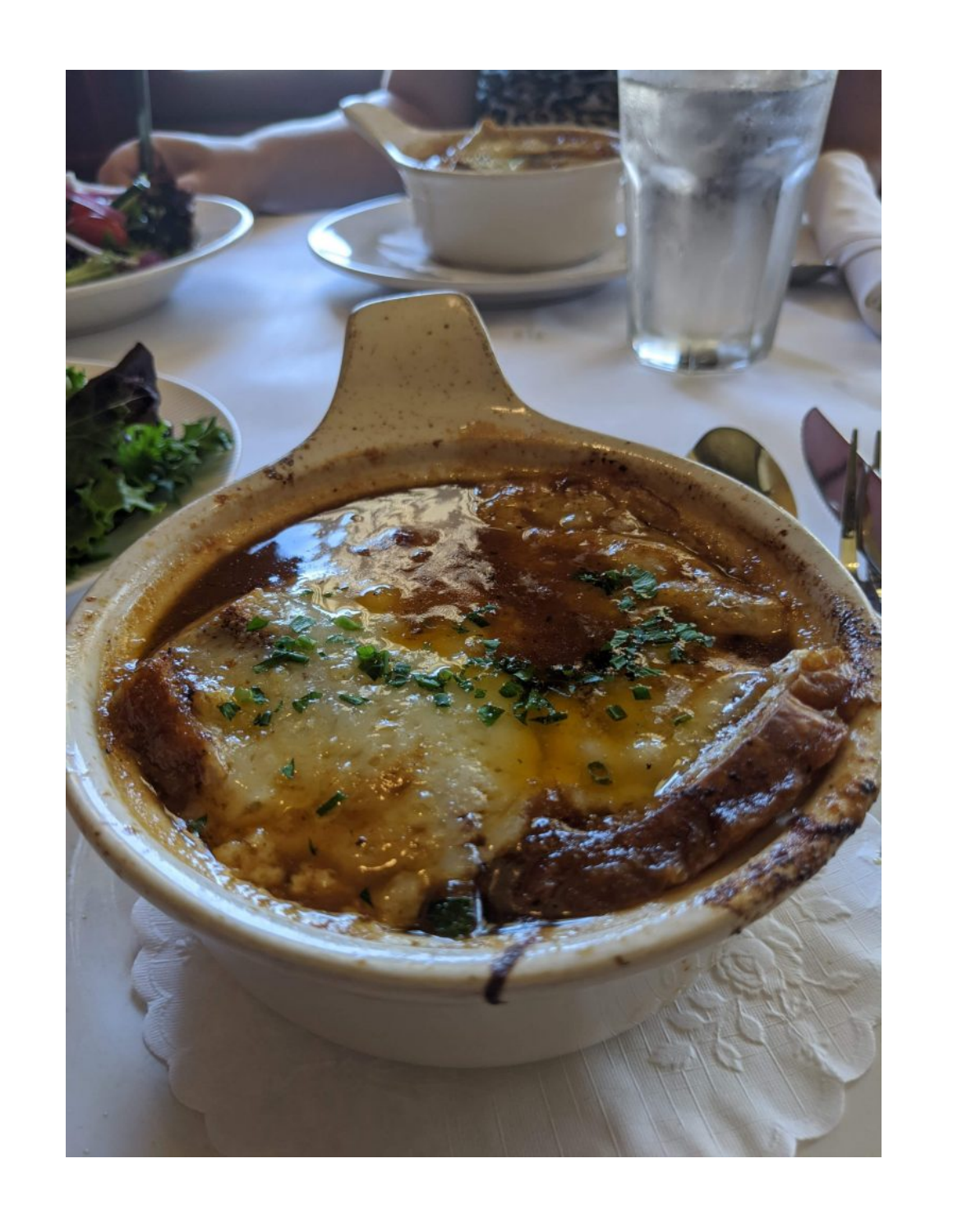## Red Stripe

Red Stripe's version of this delectable dish comes bubbling in a crock with a mouth-watering presentation and steamy aroma. Gruyere cheese blankets a fresh baguette slice, and the rich, dark broth is packed with Vidalia onions, making it not only the sweetest, but also the chunkiest soup in town.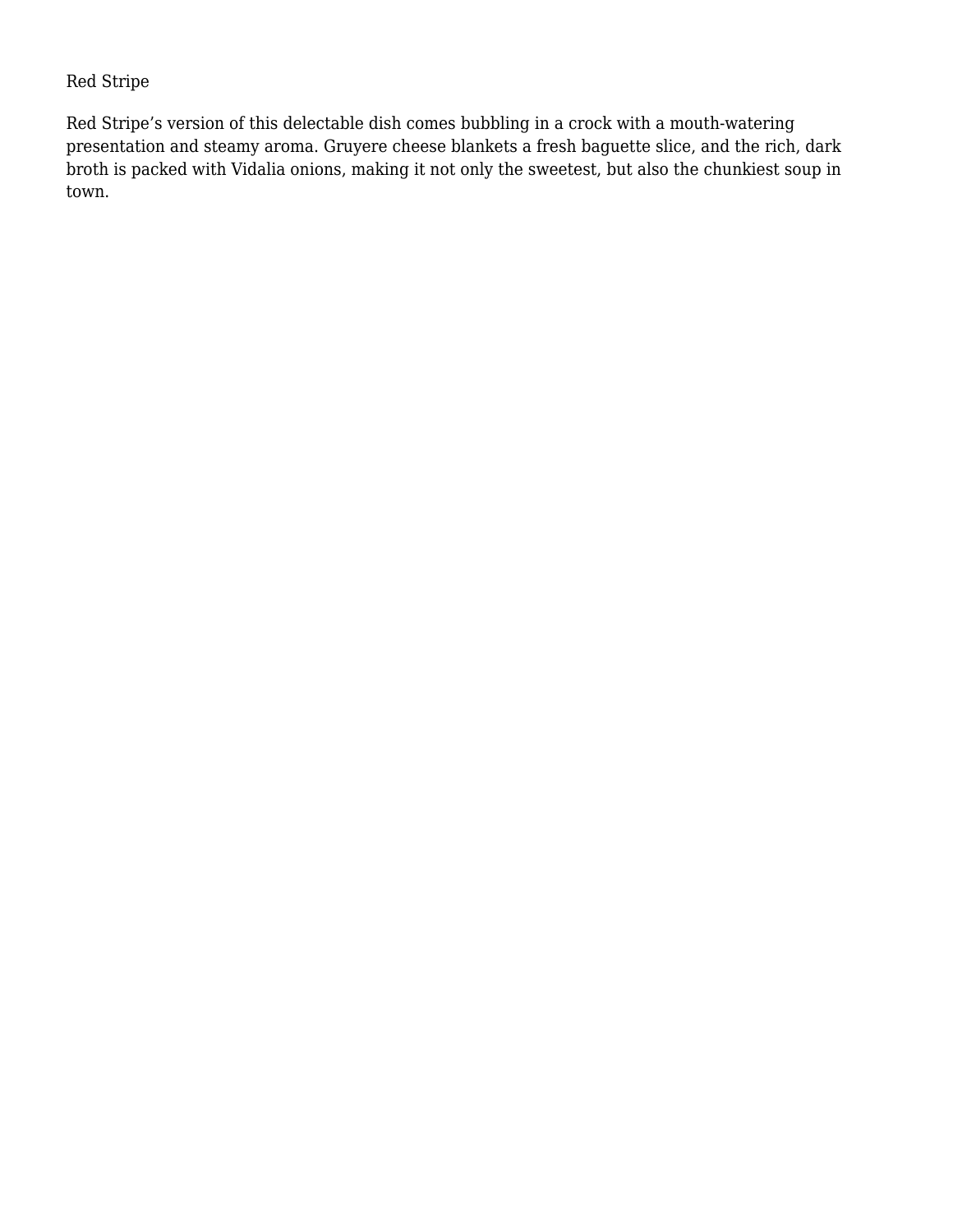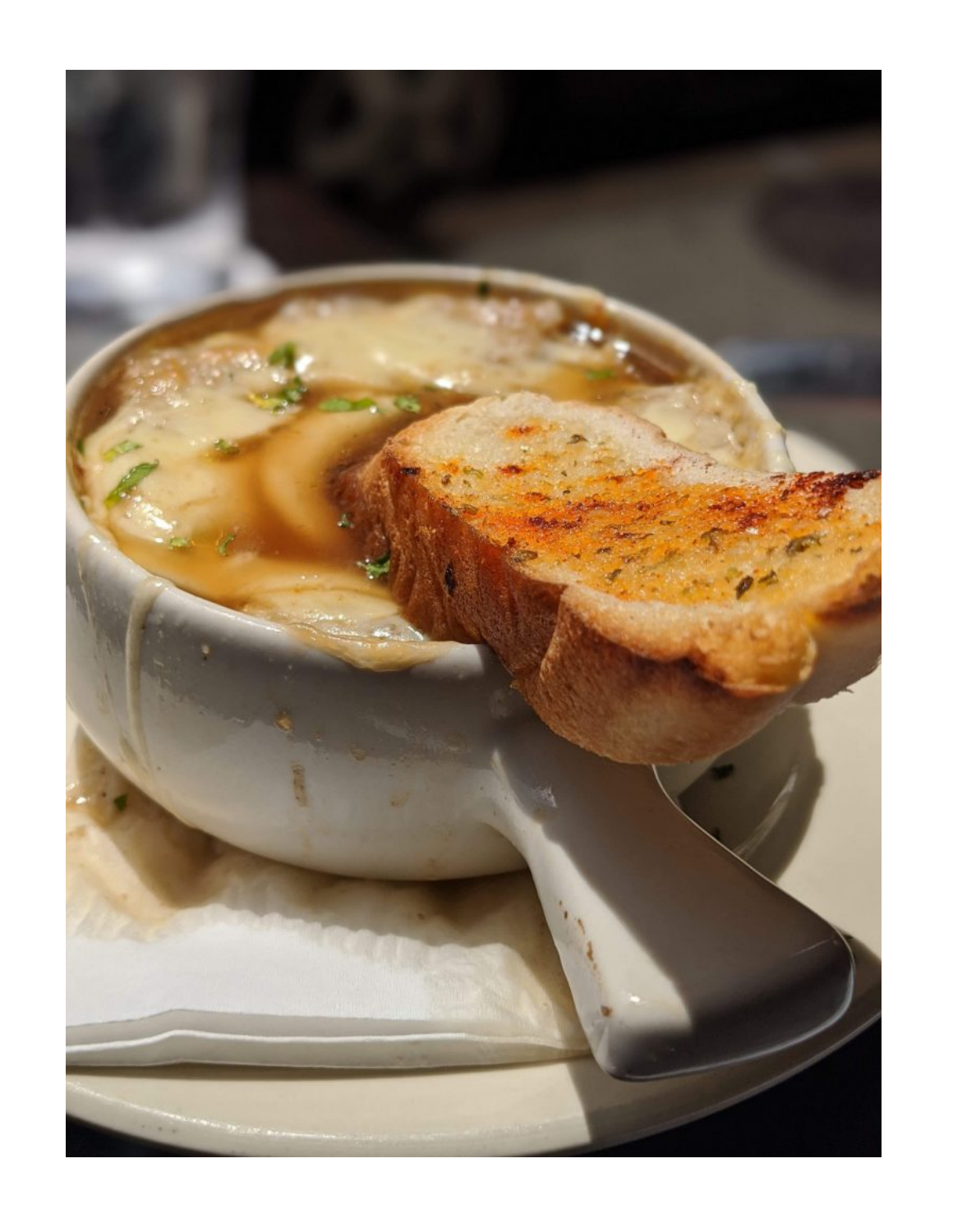The Congress Tavern

"Everyone here orders the French onion soup," brags John, a waiter at The Congress Tavern. Their secret? Brandy. The brandy in the broth blends with white onions and gruyere cheese to create The Congress Tavern's signature flavor. The soup is served in a crock with a slice of bread on top.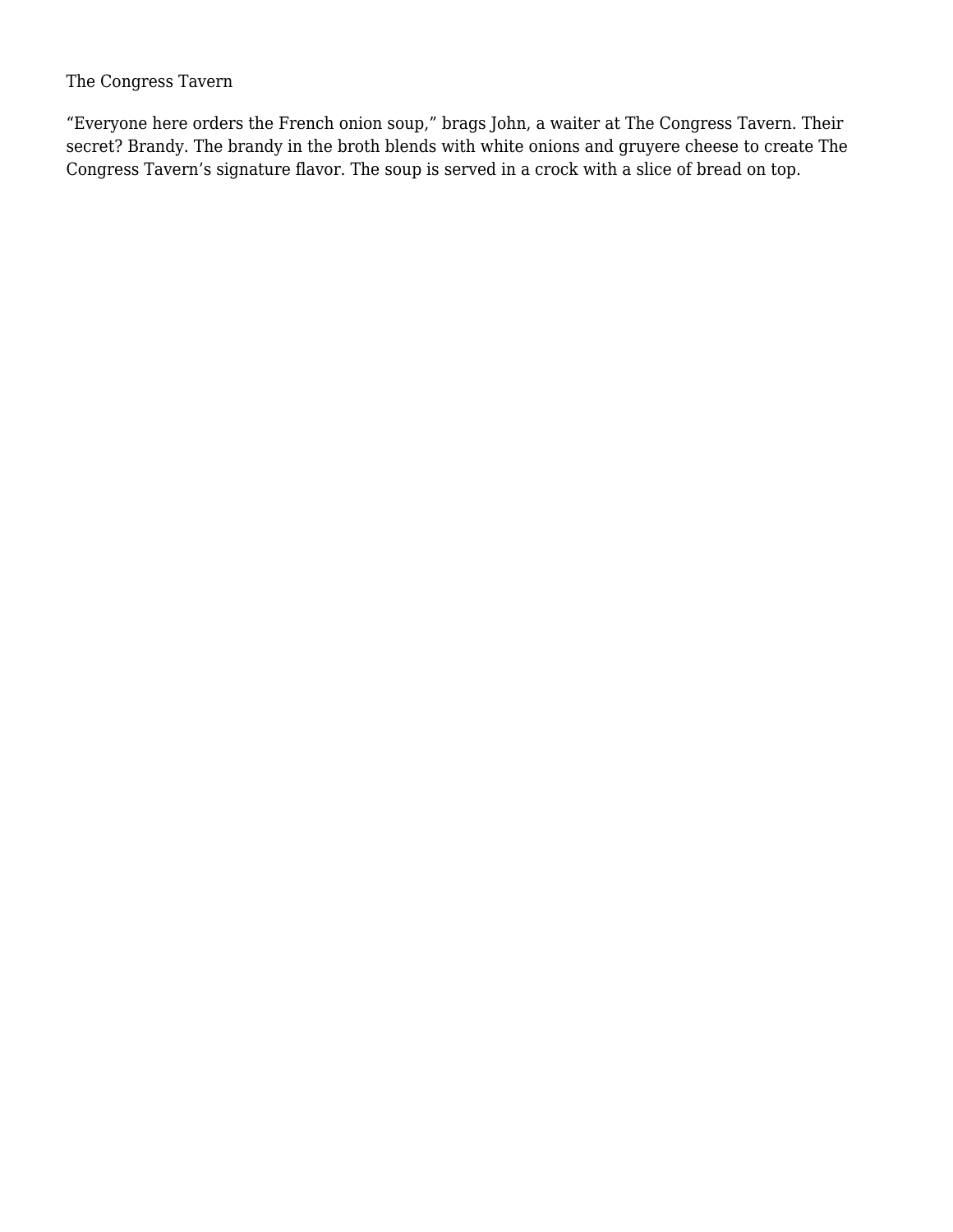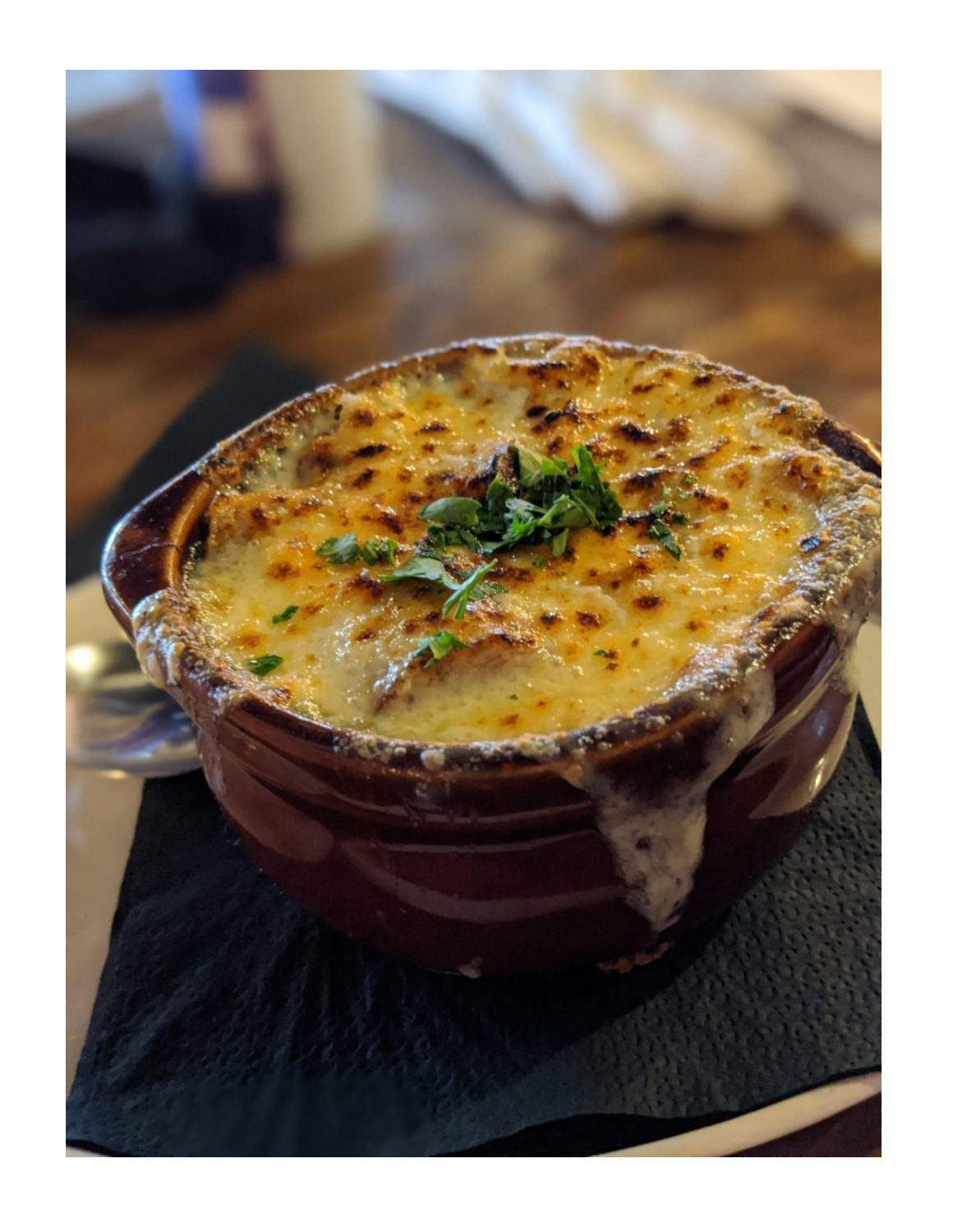### The District

The French onion soup at The District has a perfect combination of sweet and tangy flavors. It's also one of the most affordable options on our list. One of the key ingredients in The District's version of French onion soup is the homemade croutons buried beneath a layer of cheddar cheese. These little morsels of bread are baked in a wood-fired oven and sprinkled with parsley and garlic for an amazing addition to the dish.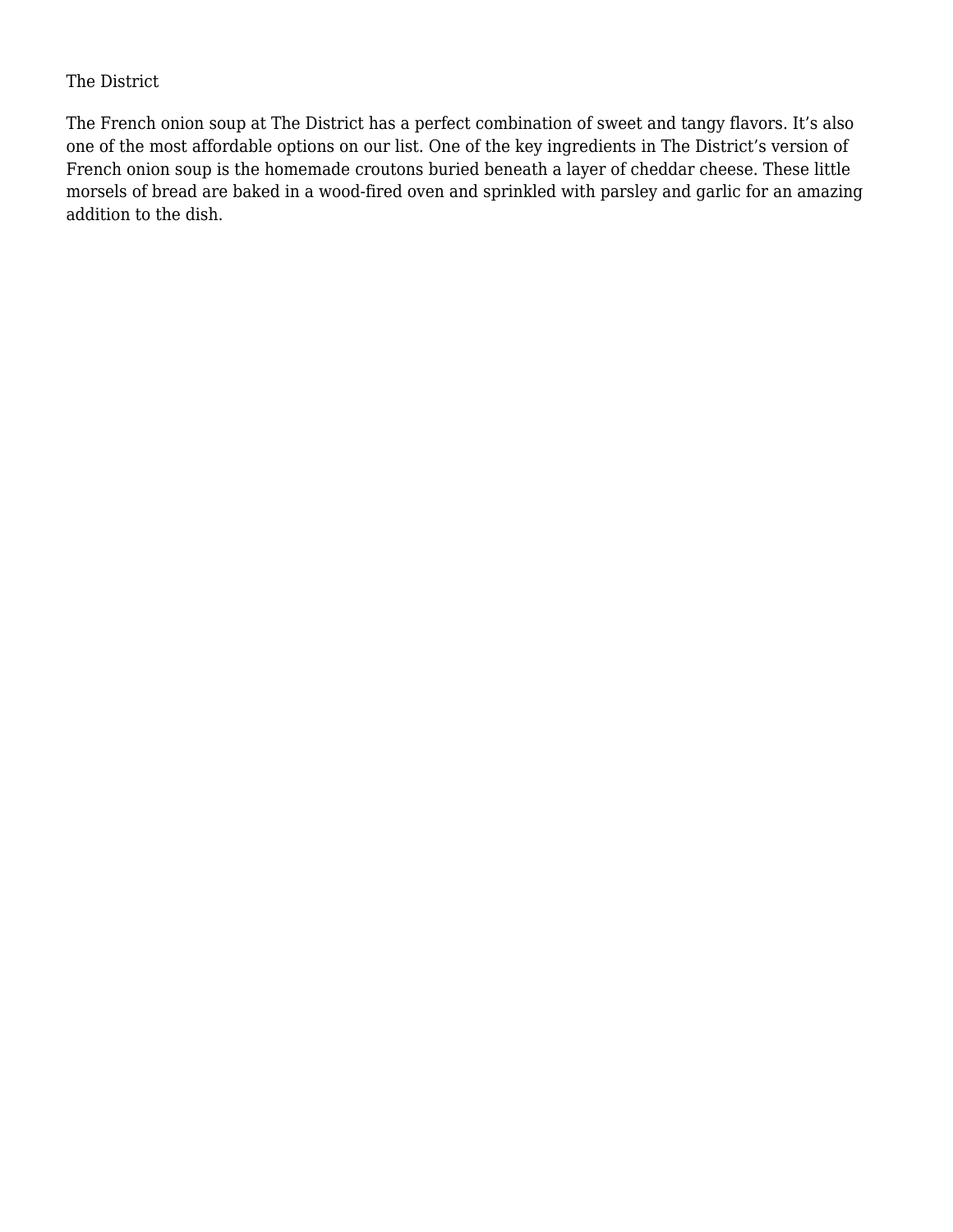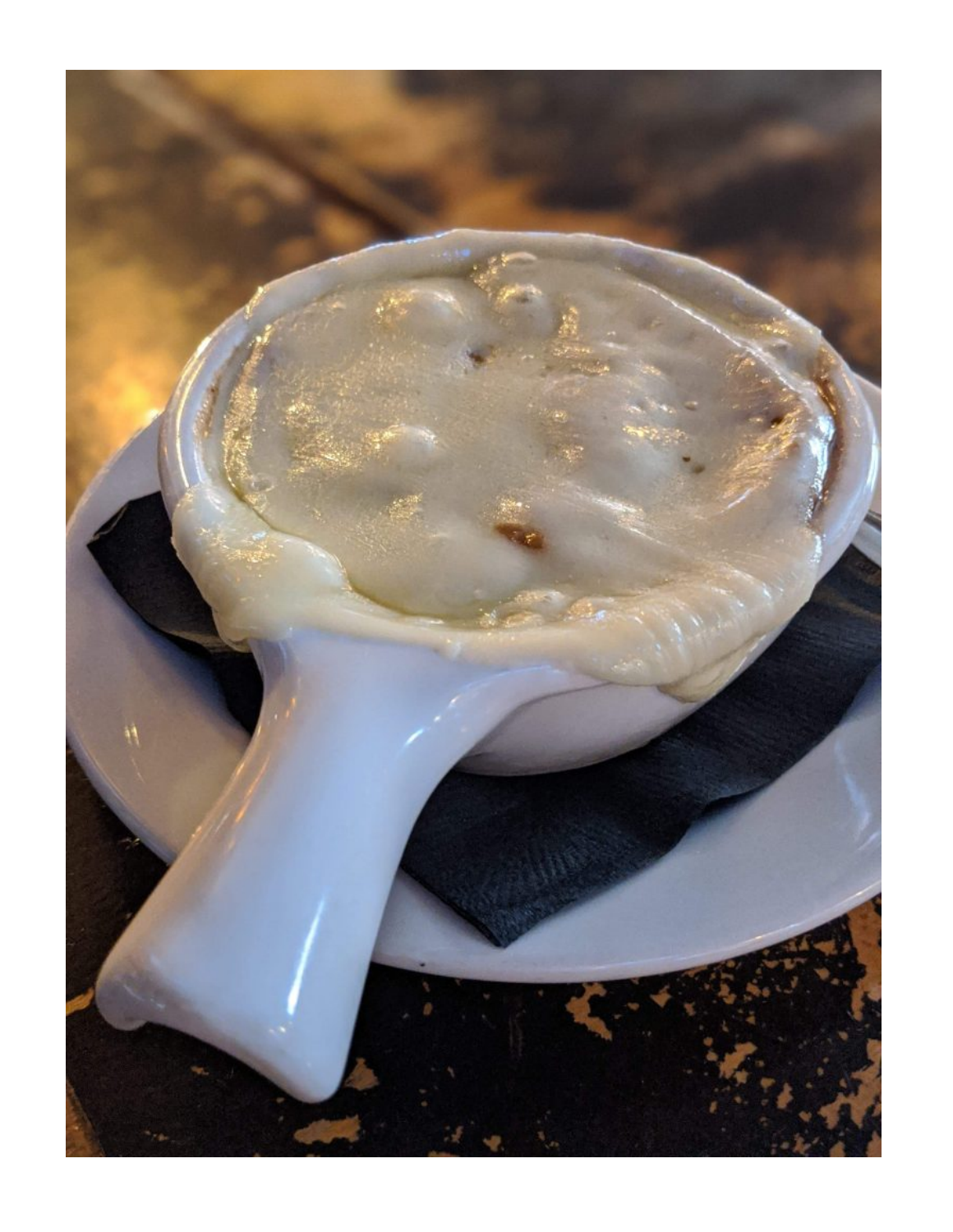## Murphy's

Who would have thought an Irish bar could do French so well? Murphy's, like The District, gives a lot of bang for your buck and offers two size options: cup or bowl. This soup features a helping of Swiss cheese on top, which makes this a perfect choice for those who prefer salty over sweet flavors in their French onion soup. The crouton that floats on top adds a a little bit of crunch.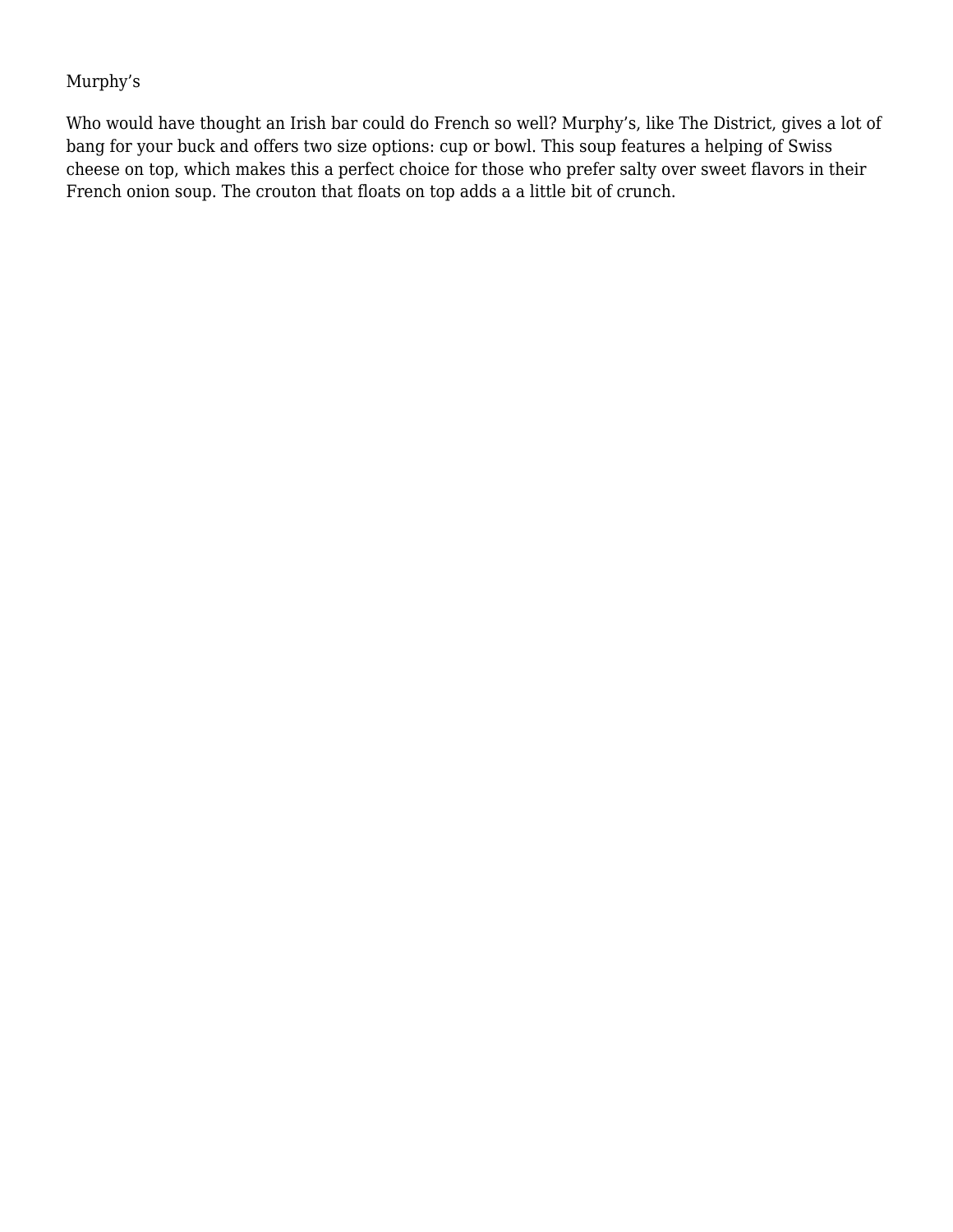